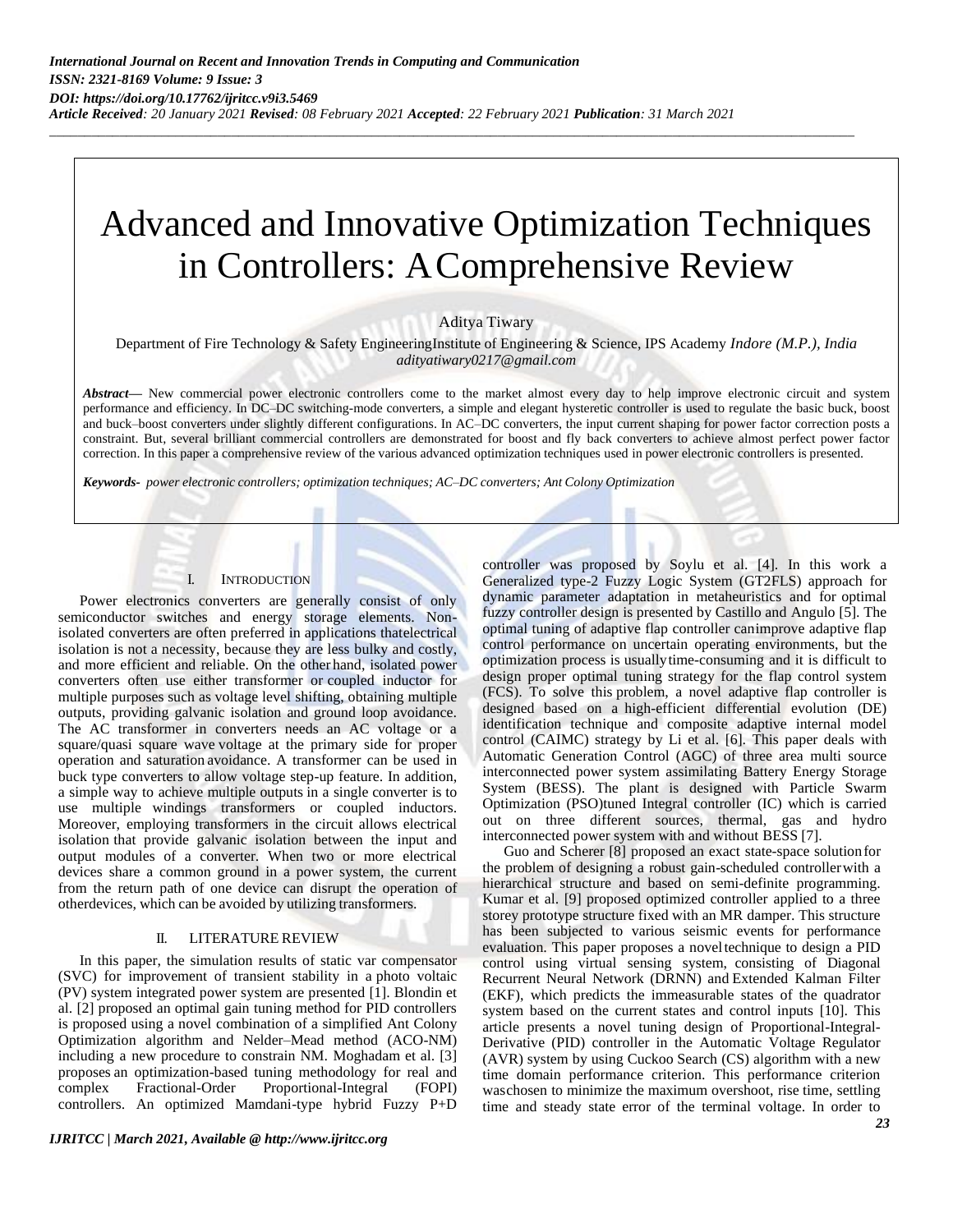*\_\_\_\_\_\_\_\_\_\_\_\_\_\_\_\_\_\_\_\_\_\_\_\_\_\_\_\_\_\_\_\_\_\_\_\_\_\_\_\_\_\_\_\_\_\_\_\_\_\_\_\_\_\_\_\_\_\_\_\_\_\_\_\_\_\_\_\_\_\_\_\_\_\_\_\_\_\_\_\_\_\_\_\_\_\_\_\_\_\_\_\_\_\_\_\_\_\_\_\_\_\_\_\_\_\_\_\_\_\_\_\_\_\_\_*

compare CS with other evolutionary algorithms, the proposed objective function was used in Particle Swarm Optimization (PSO) and Artificial Bee Colony (ABC) algorithms for PID design of the AVR system [11]. Laware et al. [12] accords the level control of single-input-single-output (SISO) level control system based on the fusion of sliding mode control (SMC) and evolutionary techniques or bio-inspired techniques. The nondominated sorting genetic algorithm II (NSGA-II) and multiobjective particle swarm optimization (MOPSO) are considered as two evolutionary techniques. Here, a comparative analysis of performances of an optimal proportional–integral (PI) controller, proportional–integral–derivative (PID) controller, conventional SMC, NSGA-II based tuned SMC and SMC parameter tuning using MOPSO algorithm has been carried out through MATLAB/SIMULINK. In this paper, the authors analyzed and compare three different MDO approaches considering the tuning of a Proportional-Integral (PI) controller and plant design simultaneously. As conflicting objectives might appear, we compare such approaches using multi- objective optimization [13].

Kuti and Galambos [14] investigate the computer-regulated propofol administration in anesthesia during medical interventions considering output feedback and robust PID control. The paper applies the Affine Tensor Product Model Transformation to derive the appropriate polytopic quasi-LPV representation of the closedloop dynamics. Khan et al. [15] work is concerned with controlling the dissolved oxygen in a biological fermenter using a PID (Proportional-Integral- Derivative) Controller. The product from this fermenter is used to create the immunization for a medical illness. Enrique et al.

[16] proposes an scheduled-gain PID Controller and implemented in a micro-controller to accurately adjust the amount of weight on the bit (WOB) and avoid disturbances. High-frequency data was acquired using LabVIEW and analyzed in real time through the MATLAB programming environment. The parameter optimization method for multivariable systems is extended to the controller design problems for multiple input multiple output (MIMO) square fractional-order plants. The algorithm can be applied to searchfor the optimal parameters of integer-order controllers for fractionalorder plants with or without time delays Xue et al. [17]. Kang and Yan [18] proposed design of the controller transformed into a convex optimization problem, which is tackled by means of the appropriate optimization method. In this paper, authors have designed and test a primary–secondary user resource-management controller in cognitive radio vehicular networks, under hard and soft collision constraints. The resource-management problem into a stochastic network utility maximization problem and derive the optimal steady- state controllers, which adaptively allocate the access time- windows to the secondary-users [19]. In this work, an optimal control for a full-car electromechanical active suspension is presented by Haemers et al. [20]. In this paper, a novel evolution (MDE) algorithm optimized fuzzy PID controller is proposed for load frequency control (LFC) of interconnected power system with the consideration of nonlinearity. The gains of the fuzzy PID controller are optimized using different strategies of DE algorithm. Then, modification in DE algorithmis proposed for the best strategy by a simple but effective scheme of changing two of its most important control parameters (step size and crossover probability) with an objective of achieving improved performance [21]. Dynamic modeling and control system design for the hose–drogue

system (HDS) in the docking stage of autonomous aerial refueling (AAR) are investigated in this paper by Sun et al. [22]. The authors parameterize all the controllers leading to the given performance specifications (cross-over freq, phase margin, iso-damping) and then do the optimization of the cross- over freq and phase margin to achieve the best step-response performance [23].

Energy storage systems have great potential in maintaining the power balance and sustaining the grid frequency during sudden disturbances to support the automatic generation control in a power system. Hence, the role of a capacitive energy storage unit as an energy storage device and a thyristor- controlled phase shifter in the automatic generation control of a two-area interconnected power system having multiple gas- hydro-thermal mixed generating units in a deregulated power environment has been investigated in this paper by Dhundhara et al. [24]. Frequency regulation of power systems by fuzzy aided PID controller is proposed in this study. The controller gains are optimized by an Improved Grey Wolf Optimization (IGWO) method. The improvement in GWO method is done by an approach which does not consider less important delta wolves for updating the position vector in the hunting stages ofthe algorithm thus making the algorithm simpler with less implementation time. Proposed IGWO is initially evaluated using some standard test functions. The outcomes are equated with GWO, modified GWO (MGWO), Differential Evolution (DE), Gravitational Search Algorithm (GSA) and Particle Swarm Optimization (PSO) techniques to illustrate its supremacy [25]. This paper provides brief design procedure of fractional order proportional-integral-derivative (FO-PID) controller through the indirect approach of approximation using constant phase technique. The new modified dynamic particle swarm optimization (IdPSO) technique is proposed to find controller parameters [26]. Sahu et al. [27] deals with load frequency control (LFC) in an islanded two area AC micro grid (MC) system. In this study the proposed two area MG system comprises different micro sources including Microturbine (MT), Diesel engine generator (DEG) and Fuel Cells (FC) which are primarily responsible for balancing load and power generation in an interconnected system. MG in grid-connectedmode has lower possibility of frequency control problem due to active presence of utility grid. Tashin et al. [28] highlights the attempt of incorporating geothermal power plant (GTPP), dish- Stirling solar thermal system (DSTS) and high voltage direct current transmission (HVDC) link, with the conventional thermal system, in automatic generation control of an interconnected power system under deregulated environment. Appropriate generation rate constraints are provided in thermal systems. This paper proposes the development of constrained next generation RTDA controller to handle various linear inequality constraints in a multi-variable control framework [29]. This work proposes a tuning parameters optimization approach for Dynamical Sliding Mode Controllers developed from a reduced model using optimization criteria and restrictions which are given by performance factors that the process must reach by Baez et al. [30].

In this paper, the MFO-based design of blade pitch controllers (BPCs) is proposed for wind energy conversion system (WECS) to enhance the damping of oscillations in the output power and voltage. The simple Proportional-Integral- Differential (PID) is used to realize the advantage of the proposed hybrid referential integrity MFO technique by Ebrahim et al. [31]. In this article, Integral - Proportional Derivative (I-PD) controller has been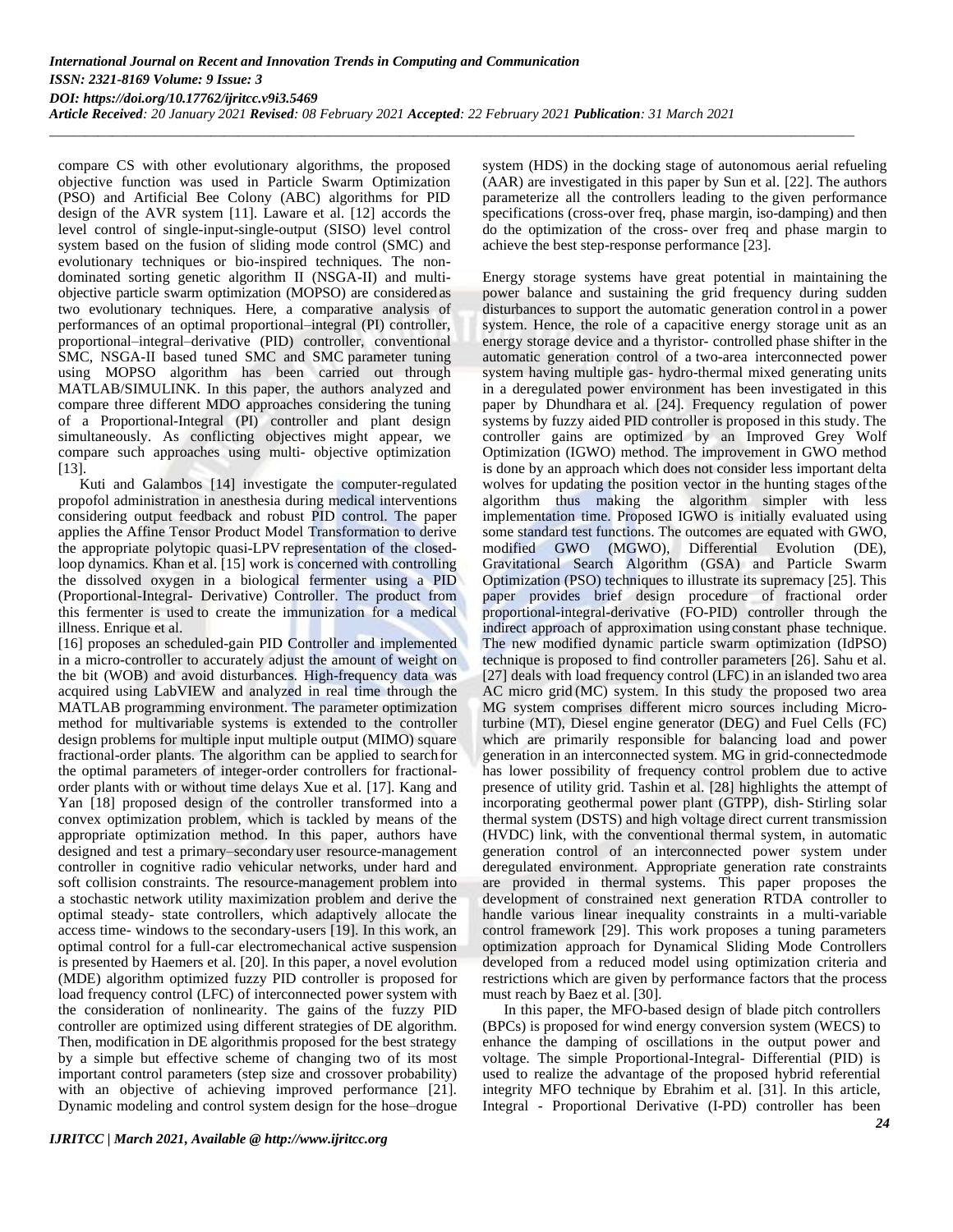*\_\_\_\_\_\_\_\_\_\_\_\_\_\_\_\_\_\_\_\_\_\_\_\_\_\_\_\_\_\_\_\_\_\_\_\_\_\_\_\_\_\_\_\_\_\_\_\_\_\_\_\_\_\_\_\_\_\_\_\_\_\_\_\_\_\_\_\_\_\_\_\_\_\_\_\_\_\_\_\_\_\_\_\_\_\_\_\_\_\_\_\_\_\_\_\_\_\_\_\_\_\_\_\_\_\_\_\_\_\_\_\_\_\_\_*

designed and implemented in simulation and real time for the Magnetic levitation (Maglev) system which is both nonlinear and unstable in nature. The nonlinear Maglev plant has been linearized around the equilibrium point to obtain the linearized model transfer function. The objective function, which has been formulated by taking the modulus of the characteristic polynomial of the plant along with the controller at dominant pole location, has been minimized using the recently evolved Jaya algorithm [32]. Lu et al. [33] proposes a self-adaptive state-space predictive functional control (APFC) based on extremal optimization method to design PID controller called EO-APFC-PID, wherein, the self-adaptive means, i.e., a forgetting factor recursive least squares (FFRLS) mechanism is embedded into state-space predictive functional control (PFC), and the proposed EO is exploited to alleviate the challenging problem that the elements in weighting factors of APFC technique are lacking analytical knowledge. Nayak et al. [34] proposes a maiden comparative performance analysis of interval type-2 fuzzy-PID controller with & without derivative filter (T2FPIDF & T2FPID), type-1 fuzzy-PID controller (T1FPID) and conventional PID controller for Automatic Generation Control (AGC) in a two area interconnected thermal power system is presented. The proposed controllers are optimally designed using a novel adaptive symbiotic organism search (ASOS) & symbiotic organism search (SOS) optimization techniques. In this paper, authors have presented method for designing Fuzzy controller rule base using a new swarm intelligence algorithm, which is based on the Bat algorithm. The Bat algorithm is one of the most recent swarm intelligence based algorithms that simulates the intelligent hunting behavior of the bats found in nature. The main objective is to design the fuzzy rule base of fuzzy controller respecting the desired performance [35].

Farajdadian et al. [36] proposed a fuzzy logic controller (FLC) for MPPT in photovoltaic systems. Four optimization algorithms are presented in this paper for optimizing fuzzy membership functions (MFs) and generating proper duty cycle for MPPT. This paper presents a novel contribution of a low complexity control scheme for voltage control of a dynamic voltage restorer (DVR). The scheme proposed utilizes an error- driven proportional– integral–derivative (PID) controller to guarantee better power quality performance in terms of voltage enhancement and stabilization of the buses, energy efficient utilization, and harmonic distortion reduction in a distribution network [37]. Lee et al. [38] presents the development of a self-tuned HVAC controller that provides customized thermal conditions to satisfy occupant preferences (i.e., online learning) while minimizing energy consumption, and the implementation of this controller in a real occupied office space. The evolution of personalized thermal preference models and the delivery of thermal conditions with model predictive control (MPC) form a closed-loop. Ahmed et al. [39] presents an adaptive controller for grid-tie DC-AC inverter in grid-connected Photovoltaic (PV) power system supplying a pulse AC load. The proposed controller oversees regulating the dc-bus voltage, managing the injected power to the grid, and minimizing the injected harmonics. Blondin et al. [40] proposes a new optimization framework using a simple performance criterion to achieve rapid time response characteristics as well as to meet robustness and stability requirements. The performance of the approach is confirmed by comparing its results to those obtained with two previously published performance criteria and the results

contingency AC optimal power flow (OPF) thatembeds, in the same mathematical optimization model, a set of transient stability constraints (TSC) that guarantee rotor angle and angular velocity variation within technical limits, at given N−1 contingencies. Furthermore, the proposed model considers the operation of volt/var controllers, such as shunt elements and OLTC transformers, to further improve the operation of the EPS, under given levels of demand and generation [41]. Zamzoum et al. [42] proposed an adaptive controller based onfuzzy logic concept is proposed to limit the extracted power atrated value with improving its quality and to mitigate the loads applied on the turbine and the drive train in full loads conditions by adjusting the pitch angle. This paper aims to provide a review of different controllers utilized in traditional as well as renewable energy-based power system for LFM such as; classical controllers, fractional order controllers, cascaded controllers, sliding mode controller (SMC), tilt-integral- derivative controllers, H-infinity controller and other recently developed controllers [43]. A novel Grasshopper optimized fuzzy logic control (FLC) approach based MPPT technique is proposed in this paper. In this proposed MPPT, grasshopper optimization is used to tune the membership functions (MFs) of FLC to handle all uncertainties caused by variable irradiances and temperatures. The performance of the proposed grasshopper optimized FLC based MPPT is studied under rapidly changing irradiance and temperature [44]. Jagatheesan et al. [45] proposed multi-area (Five areas: area 1,

obtained with the systune command in Matlab and the MathWorks PID tuning algorithm. This paper presents an N−1 multi-

area 2, area 3, area 4 and area 5) reheat thermal power systems are considered with proportional-integral-derivative (PID) controller as a supplementary controller. This paper presents a quantum lightning search algorithm (QLSA) -based optimization technique for controlling speed of the induction motor (IM) drive. The developed QLSA is implemented in fuzzy logic controller to generate suitable input and output fuzzy membership function for IM drive speed controller [46]. Pajares et al. [47] present the adjustment of controller parameters using multi objective optimization techniques. Thisstudy performs a comparison study on PI cruise controller tuning for an off-road electric vehicle. A cost function is designed to reach an accurate EV speed tracking while considering safety aspects, such as no reverse speed. The ACO- NM algorithm has been demonstrated to be the most efficient compared to GA, ALO, DE, and PSO. Indeed, ACO-NM reached high-quality solutions for lower computational cost for three driving cycles by Blondin et al. [48]. A voltage-frequency management technique is proposed in this paper to retain these quantities within acceptable limits in remote islanded microgrids (MGs). The proposed technique gets activated when existing techniques that control the energy storages or adjust the set-points of generators are not successful, Arefi et al. [49].In this study, a high order differential feedback controller (HODFC) and a developed fractional high order differential feedback controller (FHODFC) are proposed for LFC problem in multi-area power systems for the first time. The gains of theHODFC and FHODFC are optimally tuned by particle swarm optimization (PSO) algorithm aiming to minimize integral of time weighted absolute error (ITAE) performance index by Sahin et al. [50]. Ramya et al. [51] focuses on adaptive controller design using fuzzy Logic (FL) controller to get betterdynamic performance under non-linearities and parameter uncertainties. In the proposed controller, the membership function (MF) parameters are tuned in line with the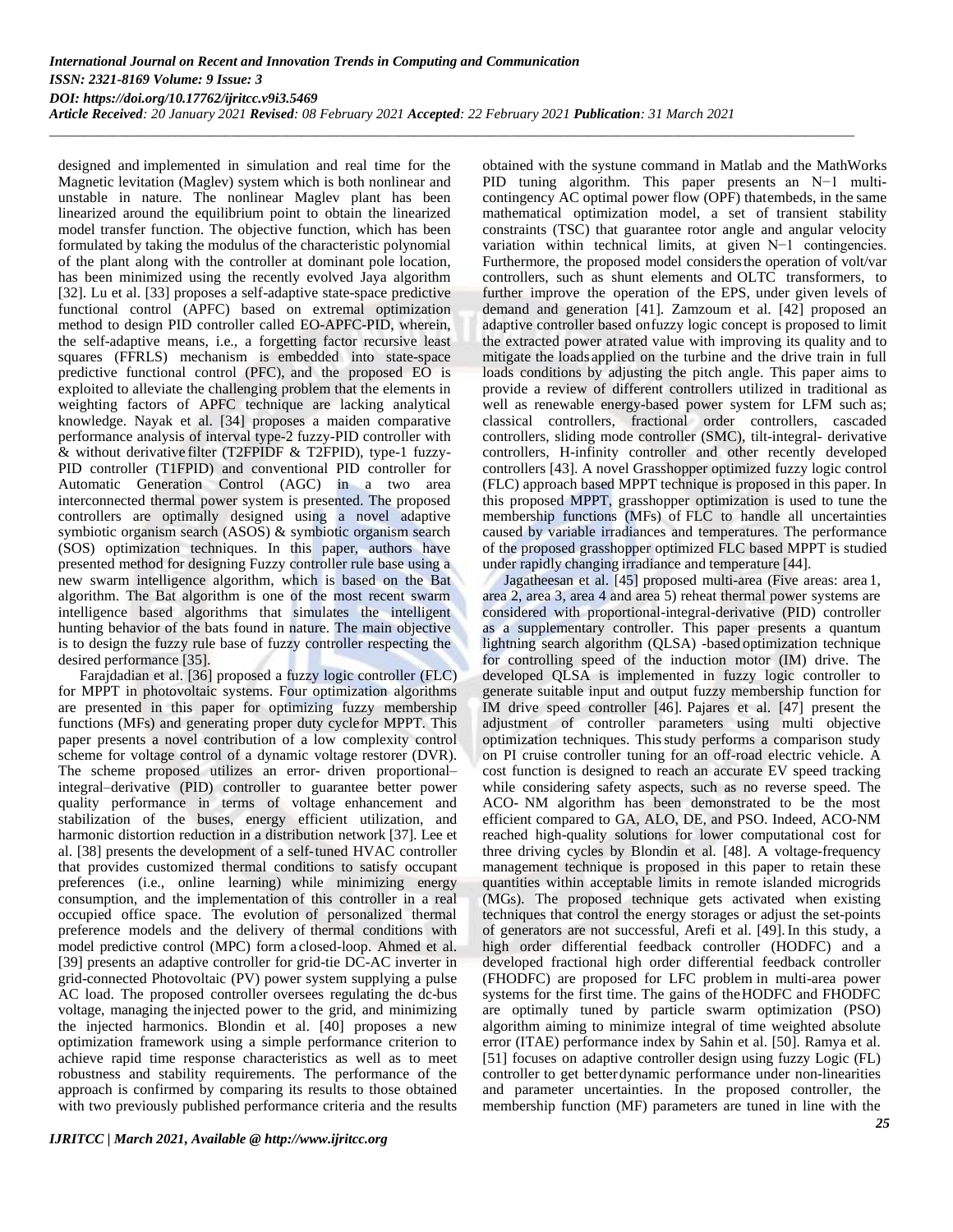*International Journal on Recent and Innovation Trends in Computing and Communication ISSN: 2321-8169 Volume: 9 Issue: 3 DOI: https://doi.org/10.17762/ijritcc.v9i3.5469 Article Received: 20 January 2021 Revised: 08 February 2021 Accepted: 22 February 2021 Publication: 31 March 2021*

*\_\_\_\_\_\_\_\_\_\_\_\_\_\_\_\_\_\_\_\_\_\_\_\_\_\_\_\_\_\_\_\_\_\_\_\_\_\_\_\_\_\_\_\_\_\_\_\_\_\_\_\_\_\_\_\_\_\_\_\_\_\_\_\_\_\_\_\_\_\_\_\_\_\_\_\_\_\_\_\_\_\_\_\_\_\_\_\_\_\_\_\_\_\_\_\_\_\_\_\_\_\_\_\_\_\_\_\_\_\_\_\_\_\_\_*

parameter variations of the motor. In this study, a maiden application of cascade proportional-integral-derivative with filter (PIDF) and one plus fractional-order derivative (1+FOD), i.e. PIDF(1+FOD) controller is proposed for the load frequency control mechanism. The main purpose of the cascade and fractional order controller is to increase the degree of freedomand reject the disturbances faster. A novel attempt has also been made to model a static synchronous series compensator (SSSC) with AC tie-line and HVDC tie-line, Prakash et al.[52]. Mishra et al. [53] presents a Hybrid Shunt Active Power Filter (HSAPF) optimized by hybrid Particle Swarm Optimization-Grey Wolf Optimization (PSO-GWO) and Fractional Order Proportional-Integral-Derivative Controller (FOPIDC) for reactive power and harmonic compensation under balance and unbalance loading conditions.

Soares et al. [54] presents an optimization strategy for designing an offline light-emitting diode (LED) driver with a wide-bandwidth controller aimed at reducing the converter storage capacitance. The approach is based on the modeling of all the designing process as a nonlinear constrained optimization problem so that the power circuit elements and also the controller are designed, simultaneously in order to optimize a given parameter, such as the filtering capacitance or the total harmonic distortion. This work proposes a computational methodology for coordinated tuning of the power system controllers based on Genetic Algorithm which acts maximizing simultaneously two objective functions, representing each of them the damping of electromechanical oscillations and the improvement of the automatic voltage regulator responses, considering at the same time several critical operating conditions [55]. Holt et al. [56] deals with a novel line-voltage-regulator and its power quality optimized control. Taha et al. [57] contributes to the tuning issue associated with VOC in three key points. Firstly, an algebraic solution (i.e. PIparameters) based on the first-order-plus-time- delay (FOPTD) approximations of the plant dynamics is developed, along with approximating relationships and methodology. Movahedi et al. [58] presents the effects of three FACTS controllers, static synchronous series compensator (SSSC), thyristor-controlled series compensator (TCSC), and static synchronous compensator (STATCOM), on the transient stability of a multi-machine power system in the presence of two 200 MW wind farms based on a doubly fed induction generator (DFIG) and a 120 MW photovoltaic (PV) solar plant are studied.

#### III. CONCLUSION

Power electronic converters allow efficient conversion and control of electrical power. Pulse width modulated converters offer better operating characteristics than the phase-controlled ones, but the very process of high-frequency switching creates undesirable side effects of its own. It seems that phase- controlled rectifiers and ac voltage controllers will maintain their presence in power electronics for years to come. This paper has described a comprehensive review of the various advanced optimization techniques used in power electronic controllers for obtaining maximum control and better efficiencyas well as reliability.

#### **REFERENCES**

[1] Shiba R. Paital, Prakash K. Ray, Asit Mohanty, Sambit Dash, "Stability

*IJRITCC | March 2021, Available @ [http://www.ijritcc.org](http://www.ijritcc.org/)*

improvement in solar PV integrated power system using quasi-differential search optimized SVC controller", Optik, vol. 170, pp. 420-430, 2018.

- [2] M. J. Blondin, J. Sanchis, P. Sicard, J. M. Herrero, "New optimal controller tuning method for an AVR system using a simplified Ant Colony Optimization with a new constrained Nelder–Mead algorithm", Applied Soft Computing, vol. 62, pp. 216-229, 2018.
- [3] M. G. Moghadam, F. Padula, L. Ntogramatzidis, "Tuning and performance assessment of complex fractional-order PI controllers", IFAC-PapersOnLine, vol. 51, Issue 4, pp. 757-762, 2018.
- [4] S. Soylu, K. Danisman, "In silico testing of optimized Fuzzy P+D controller for artificial pancreas", Biocybernetics and Biomedical Engineering, vol. 38, Issue 2, pp. 399-408, 2018.
- [5] O. Castillo, L. Amador-Angulo, "A generalized type-2 fuzzy logic approach for dynamic parameter adaptation in bee colony optimization applied to fuzzy controller design", Information Sciences, vol. 460–461, pp. 476-496, 2018.
- [6] N. Li, A. Mu, X. Yang, K. T. Magar, C. Liu, "A novel composite adaptive flap controller design by a high-efficient modified differential evolution identification approach", ISA Transactions, vol. 76, pp. 197-215, 2018.
- [7] N. Gupta, N. Kumar, "Particle Swarm Optimization based Automatic Generation Control of Interconnected Power System incorporating Battery Energy Storage System", Procedia Computer Science, vol. 132, pp. 1562- 1569, 2018.
- [8] Y. Guo, C. W. Scherer, "Robust Gain-scheduled Controller Design with a Hierarchical Structure", IFAC-PapersOnLine, vol. 51, Issue 25, pp. 228- 233, 2018.
- [9] Gaurav Kumar, Ashok Kumar, R.S. Jakka, "The particle swarm modified quasi bang-bang controller for seismic vibration control", Ocean Engineering, vol. 166, pp. 105-116, 2018.
- [10] Yul Y. Nazaruddin, Angela Dian Andrini, Boby Anditio, "PSO Based PID Controller for Quadrotor with Virtual Sensor", IFAC- PapersOnLine, vol. 51, Issue 4, pp. 358-363, 2018.
- [11] Zafer Bingul, Oguzhan Karahan, "A novel performance criterion approach to optimum design of PID controller using cuckoo search algorithm for AVR system", Journal of the Franklin Institute, vol. 355, Issue 13, pp. 5534-5559, 2018.
- [12] A.R. Laware, D.B. Talange, V.S. Bandal, "Evolutionary optimization of sliding mode controller for level control system", ISA Transactions, vol. 83, pp. 199-213, 2018.
- [13] Gilberto Reynoso-Meza, Helem Sabina Sánchez, "Multidisciplinary optimisation and controller tuning: an analysis with multi-objective techniques", IFAC-PapersOnLine, vol. 51, Issue 4, pp. 280-285, 2018.
- [14] József Kuti, Péter Galambos, "Tensor Product model based PID controller optimisation for propofol administration", IFAC- PapersOnLine, vol. 51, Issue 4, pp. 645-650, 2018.
- [15] Omar Khan, Chandra Mouli R. Madhuranthakam, Peter Douglas, Heron Lau, Jacob Sun, Patrick Farrell, "Optimized PID controller for an industrial biological fermentation process", Journal of Process Control, vol. 71, pp. 75-89, 2018.
- [16] Enrique Z. Losoya, Eduardo Gildin, Samuel F. Noynaert, "Real-time Rate of Penetration Optimization of an Autonomous Lab-Scale Rig using a Scheduled-Gain PID Controller and Mechanical Specific Energy", IFAC-PapersOnLine, vol. 51, Issue 8, pp. 56-61, 2018.
- [17] Dingyü Xue, Tingxue Li, "An approach to design controllers for MIMO fractional-order plants based on parameter optimization algorithm", ISA Transactions, vol. 82, pp. 145-152, 2018.
- [18] An-Ming Kang, Hong-Sen Yan, "Stability analysis and dynamic regulation of multi-dimensional Taylor network controller for SISO nonlinear systems with time-varying delay", ISA Transactions, vol. 73, pp. 31-39, 2018.
- [19] Nicola Cordeschi, Danilo Amendola, Enzo Baccarelli, "Fairnessconstrained optimized time-window controllers for secondary-users with primary-user reliability guarantees, Computer Communications", vol. 116, pp. 63-76, 2018.
- [20] Michiel Haemers, Stijn Derammelaere, Clara-Mihaela Ionescu, Kurt Stockman, Jasper De Viaene, Florian Verbelen, "Proportional- Integral State-Feedback Controller Optimization for a Full-Car Active Suspension Setup using a Genetic Algorithm", IFAC-PapersOnLine, vol. 51, Issue 4, pp. 1-6, 2018.
- [21] Dillip Kumar Sahoo, Rabindra Kumar Sahu, G.T. Chandra Sekhar, Sidhartha Panda, "A novel modified differential evolution algorithm